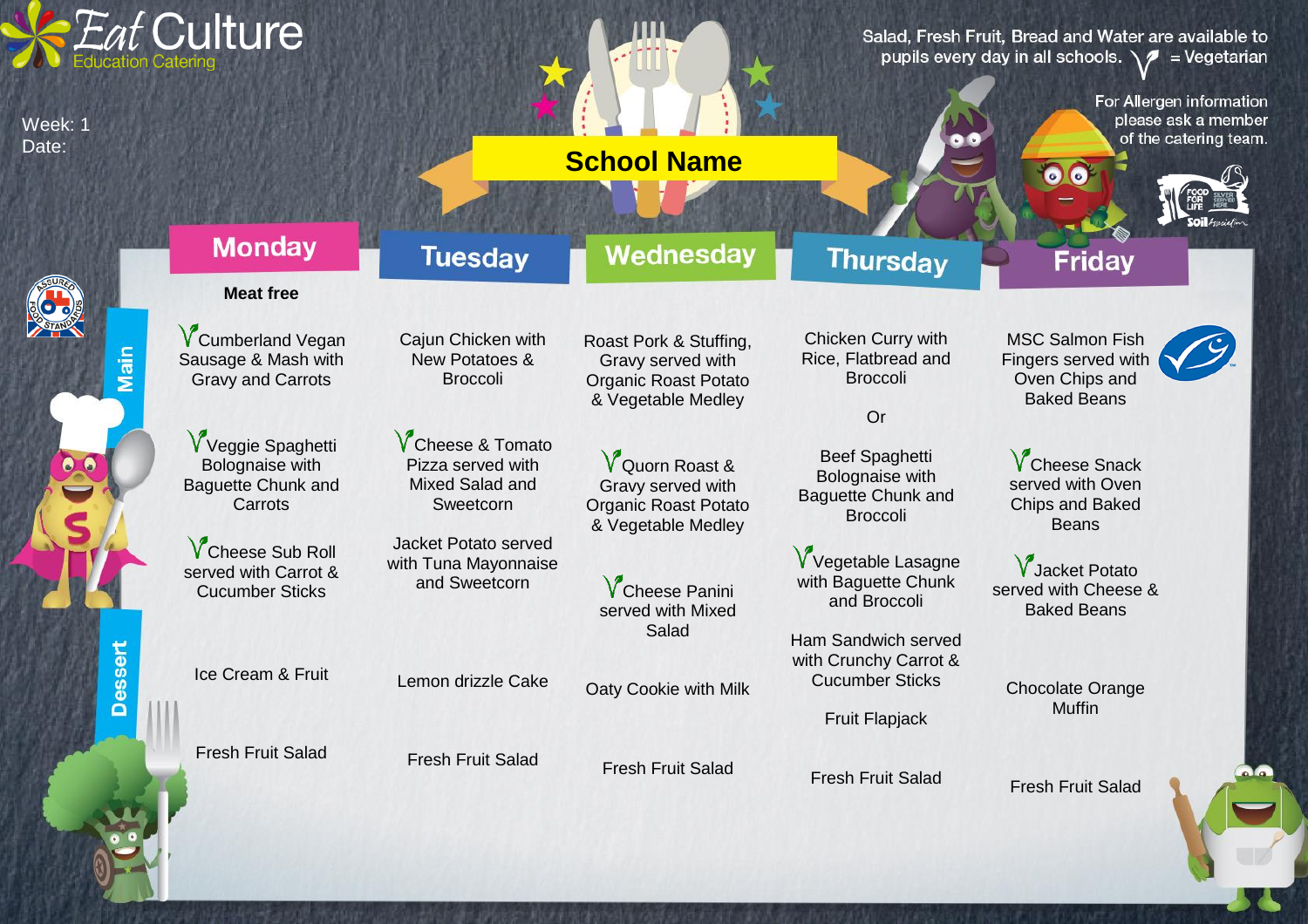| Week: 2<br>Date:           | <i><b>Eat Culture</b></i>                                                                        |                                                                                            | <b>School Name</b>                                                                                                      |                                                                                                | Salad, Fresh Fruit, Bread and Water are available to<br>pupils every day in all schools. $\sqrt{2}$ = Vegetarian<br>For Allergen information<br>please ask a member<br>of the catering team. |
|----------------------------|--------------------------------------------------------------------------------------------------|--------------------------------------------------------------------------------------------|-------------------------------------------------------------------------------------------------------------------------|------------------------------------------------------------------------------------------------|----------------------------------------------------------------------------------------------------------------------------------------------------------------------------------------------|
|                            | <b>Monday</b>                                                                                    | <b>Tuesday</b>                                                                             | Wednesday                                                                                                               | <b>Thursday</b>                                                                                | <b>Friday</b>                                                                                                                                                                                |
|                            | <b>Meat Free</b>                                                                                 |                                                                                            |                                                                                                                         |                                                                                                |                                                                                                                                                                                              |
| Main                       | V Veggie Chick Pea<br>Curry with Rice,<br><b>Flatbread &amp; Peas</b>                            | <b>BBQ Chicken served</b><br>with Rice and Salad                                           | Roast Beef served with<br>Gravy, Yorkshire<br><b>Pudding and Organic</b><br>Roast Potatoes &<br><b>Vegetable Medley</b> | Jacket Potato with<br>Bacon served with<br><b>Baked Beans</b>                                  | <b>MSC Fish served with</b><br>Oven Chips Mushy<br>Peas or Carrots                                                                                                                           |
|                            | V Tomato & Basil<br>Pasta served with<br><b>Baguette Chunk and</b><br>Peas                       | <b>V</b> Cheese & Tomato<br>Pizza served with<br><b>Homemade Coleslaw</b><br>and Sweetcorn | V Quorn Roast,<br><b>Yorkshire Pudding</b><br>With Gravy served with                                                    | V Veggie Chilli on<br>Jacket Potato with<br>Sweetcorn                                          | V Veggie Meatballs<br>with Tomato Sauce,<br>Oven Chips and Peas                                                                                                                              |
|                            | <b>V</b> Cheese Sub Roll<br>served with Crunchy<br><b>Carrot &amp; Cucumber</b><br><b>Sticks</b> | <b>Jacket Potato served</b><br>with Tuna Mayonnaise<br>and Salad                           | <b>Organic Roast Potatoes</b><br>and Vegetable Medley<br>Ham Sandwich served<br>with Salad                              | $\sqrt{\ }$ Tomato &<br>Mascarpone Pasta<br>served with Baguette<br><b>Chunk and Sweetcorn</b> | <b>V</b> Cheese & Tomato<br>Panini served with<br><b>Peas or Mixed Salad</b>                                                                                                                 |
| essert<br>$\mathbf \Omega$ | Angel Delight & Fruit                                                                            | <b>Toffee Banana Muffin</b><br><b>Toffee Apple Muffin</b>                                  | Shortbread with Milk                                                                                                    | <b>Carrot Cake</b>                                                                             | <b>Chocolate Crunchies</b><br>& Milk                                                                                                                                                         |
|                            | <b>Fresh Fruit Salad</b>                                                                         | <b>Fresh Fruit Salad</b>                                                                   | <b>Fresh Fruit Salad</b>                                                                                                | <b>Fresh Fruit Salad</b>                                                                       | <b>Fresh Fruit Salad</b><br>ه آه                                                                                                                                                             |
|                            |                                                                                                  |                                                                                            |                                                                                                                         |                                                                                                |                                                                                                                                                                                              |